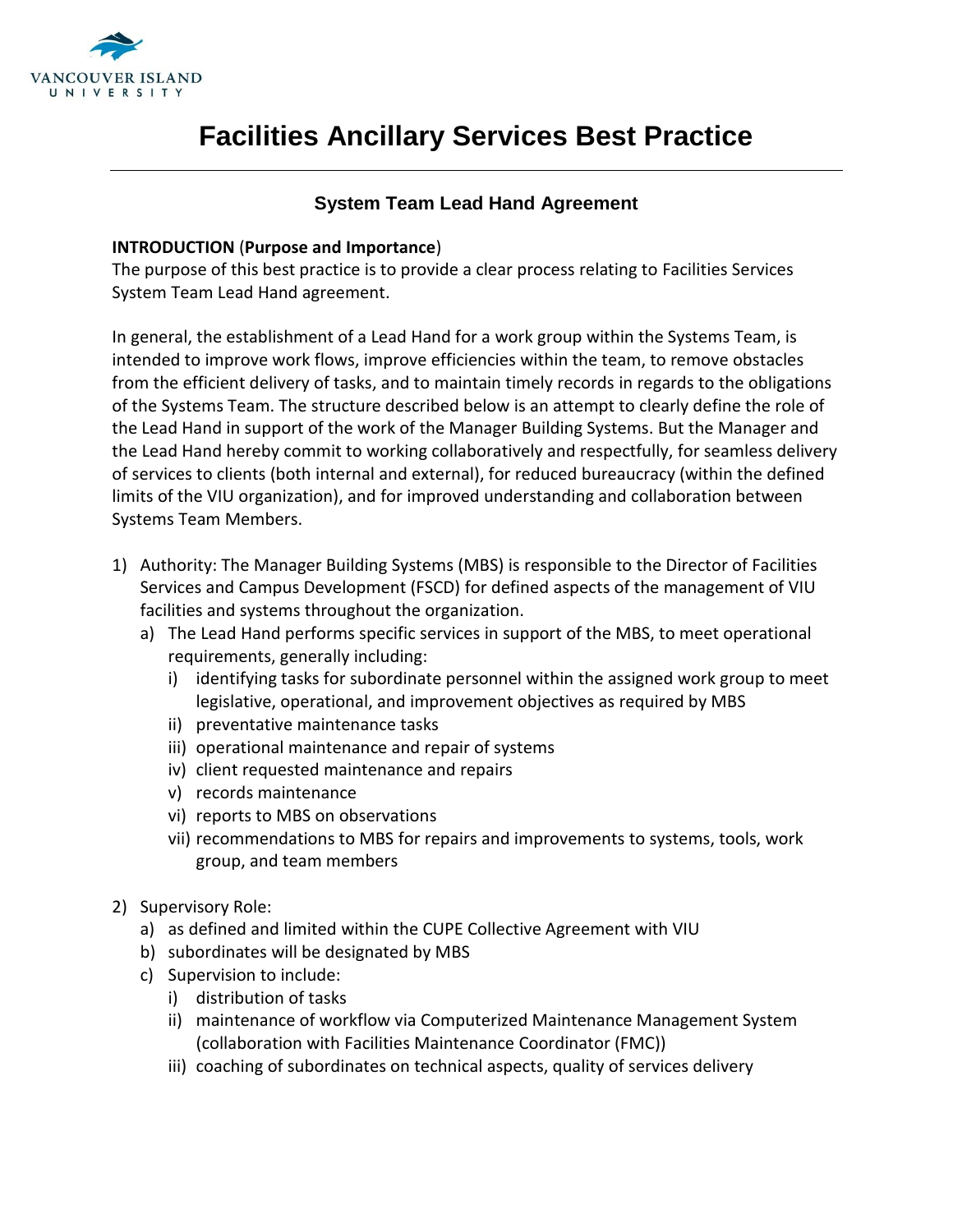

### **Facilities Ancillary Services Best Practice**

- 3) Collaboration within FSCD:
	- a) under the direction of MBS, or as otherwise delegated by Director FSCD
	- b) routinely consults with MBS for information, receives direction, reports on observations and recommendations
	- c) collaborates with FMC to deliver Preventative Maintenance tasks, distributing work to the Team and following up on deadlines
	- d) provides expert advice to VIU Project Managers in support of projects delivery
	- e) reviews design drawings and specifications for adherence to standards, for recommendations on desirable technologies and systems
	- f) contributes self and team members to Emergency Response duties, and extreme weather duties
- 4) Procurement and Purchased Services:
	- a) assigns tasks to contracted firms with the prior approval of MBS
	- b) procures component parts via Standing Purchase Orders and Purchasing Card
	- c) procures services via Standing Purchase Orders, and recommends specific purchases
	- d) purchasing authority as defined within the VIU delegated authorities
- 5) Authority:
	- a) recommends needs to MBS, and acts upon approval
- 6) Health and Safety of Team, Clients, Public:
	- a) Health and Safety procedures for the Systems Team and for contractors conducting work on behalf of the Systems Team, are defined by the MBS with support from H&S **Office**
	- b) MBS must approve of Site Specific Procedures prior to the commencement of work, for tasks with defined risks associated (see FSCD Safety Manual)
	- c) Lead Hand will assess risks of given tasks, discuss with worker or service provider, will make established procedures available to workers and service providers, and will facilitate understanding of the risks and mitigation prescribed
	- d) Lead Hand will restrict tasks from proceeding until known risks are assessed, written Procedures applied and adapted to the risks, and MBS approval received.
- 7) Reporting:
	- a) reports routinely and frequently to MBS on all activities, generally verbally, but in writing when a record is required
	- b) when collaborating with other work groups of FSCD, generally reports to MBS MBS is then responsible for providing the official Systems Team report to the client, and may amend, adapt, or alter the report to suit the situation